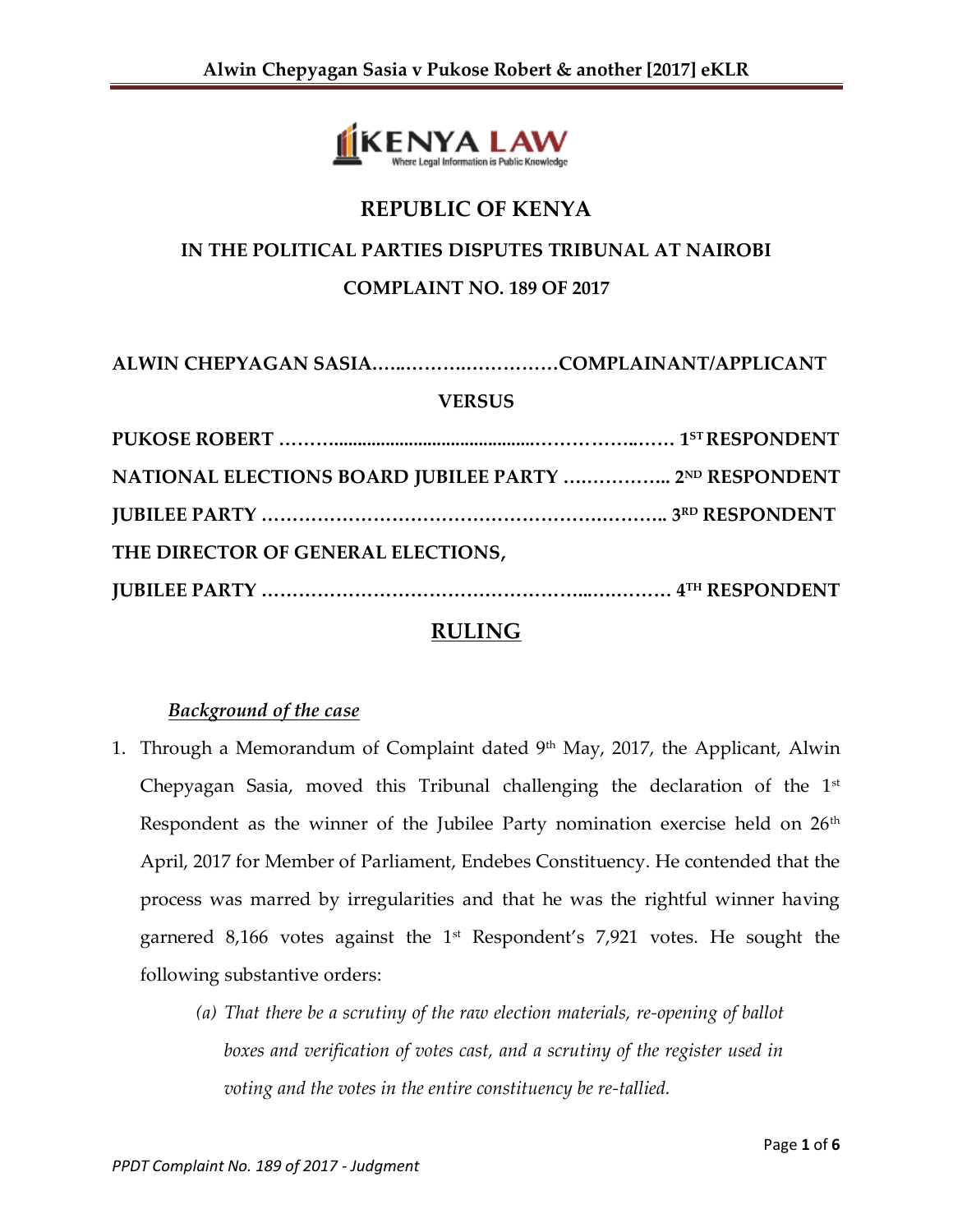- *(b) That the 1st Respondent, Pukose Robert, be disqualified from vying for elections for being involved in an election malpractice.*
- *(c) That the Complainant, Alwin Chepyagan Sasia, be declared the winner.*
- 2. The matter was heard and in a judgment delivered on  $16<sup>th</sup>$  May 2017, this Tribunal found that the evidence adduced by all parties did not conclusively support the evidence of either party as to who won the nominations exercise. As a consequence, the Complaint was allowed with an order that there be a re-tally of the votes cast to determine the winner with the alternative that if the re-tally was not possible, the 3<sup>rd</sup> Respondent, Jubilee Party, was to undertake a repeat nomination exercise.
- 3. On 22nd May 2017 the Applicant filed a Notice of Motion application under certificate of urgency seeking the following substantive orders:
	- *(a) Summons to be issued to, the Director of Elections, to appear before this Honourable Tribunal and show cause why he should not be committed to jail for such term as the [Tribunal] may deem fit.*
	- *(b) That the Director of Elections be cited for contempt of this Honourable Tribunal and be committed to jail for six months for being flagrantly contemptuous, and willfully disobedient of the orders of this Honourable Tribunal given on 16th May, 2017.*
	- *(c) An order committing the 3rd Respondent to civil jail for a period not exceeding six (6) month for contempt of this Honourable Tribunal.*
	- *(d) An order to issue nullifying any nomination certificate issued to any other person, other than the applicant herein and the applicant's name be reflected on the party list.*

#### *Submissions*

4. The Applicant's case is that the Respondents have made mischief of this Tribunal's orders of  $16<sup>th</sup>$  May, 2017. That they have shown contempt and disrespect for the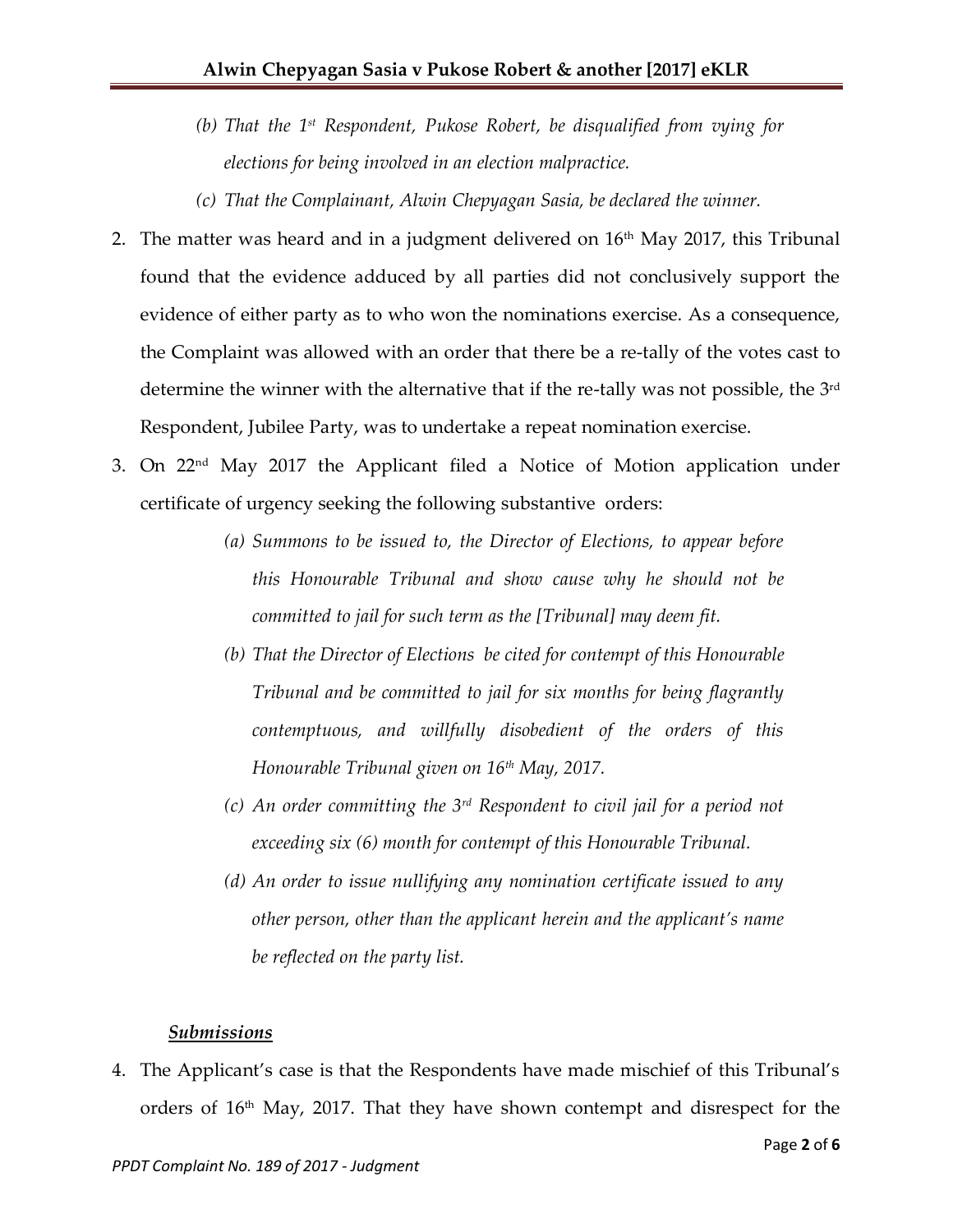valid orders of this Tribunal. He submitted that after the Judgment, the Party did not communicate to him. That when he visited the Party's headquarters on  $18<sup>th</sup>$  May, 2017 he met the  $1<sup>st</sup>$  Respondent, Robert Pukose, in a meeting with people who claimed to be coordinating nominations in Trans Nzoia. On further inquiry, he was told that they want to re-tally.

- 5. That at first, his agents were not allowed in the tallying centre. When they were finally allowed, one of them, Mr. Tolbert Kipkemboi, was chased away when he noted and questioned falsified and forged Form 3D. They refused him to take photos. New evidence was discovered: that the Forms 3D had been forged, original ones destroyed and results falsified. He cited Kokwo, Suam Custom, Testerborne and Cheptikit polling stations which the Applicant had won. When concerns were raised, the party official retreated, reserving giving directions on the claims later. They finally concluded the re-tally on  $19<sup>th</sup>$  May 2017 and declared the 1 $<sup>st</sup>$  Respondent</sup> winner. He contends that since Forms 3D had been falsified, no credible re-tally could take place. Consequently, it was only prudent then a repeat of the nomination exercise should have been done.
- 6. The 1<sup>st</sup> Respondent filed a Replying Affidavit in which he deposes that on  $17<sup>th</sup>$  May 2017, he was called to attend at the Party's headquarters at around 3.30 p.m. That he found the applicant already there. The applicant requested that the re-tally be done in the presence of his lawyer and they were given 30 minutes to conduct their lawyers. However, the Applicant's lawyer did not show up. He gives the quorum of all members who attended the Board Room meeting when they were recalled and a re-tally done. That the meeting concluded and the 2nd Respondent communicated that decision will be communicated the following day. He denies all the allegations of the applicant. It is his case that the re-tally was in accordance with the order of this Tribunal.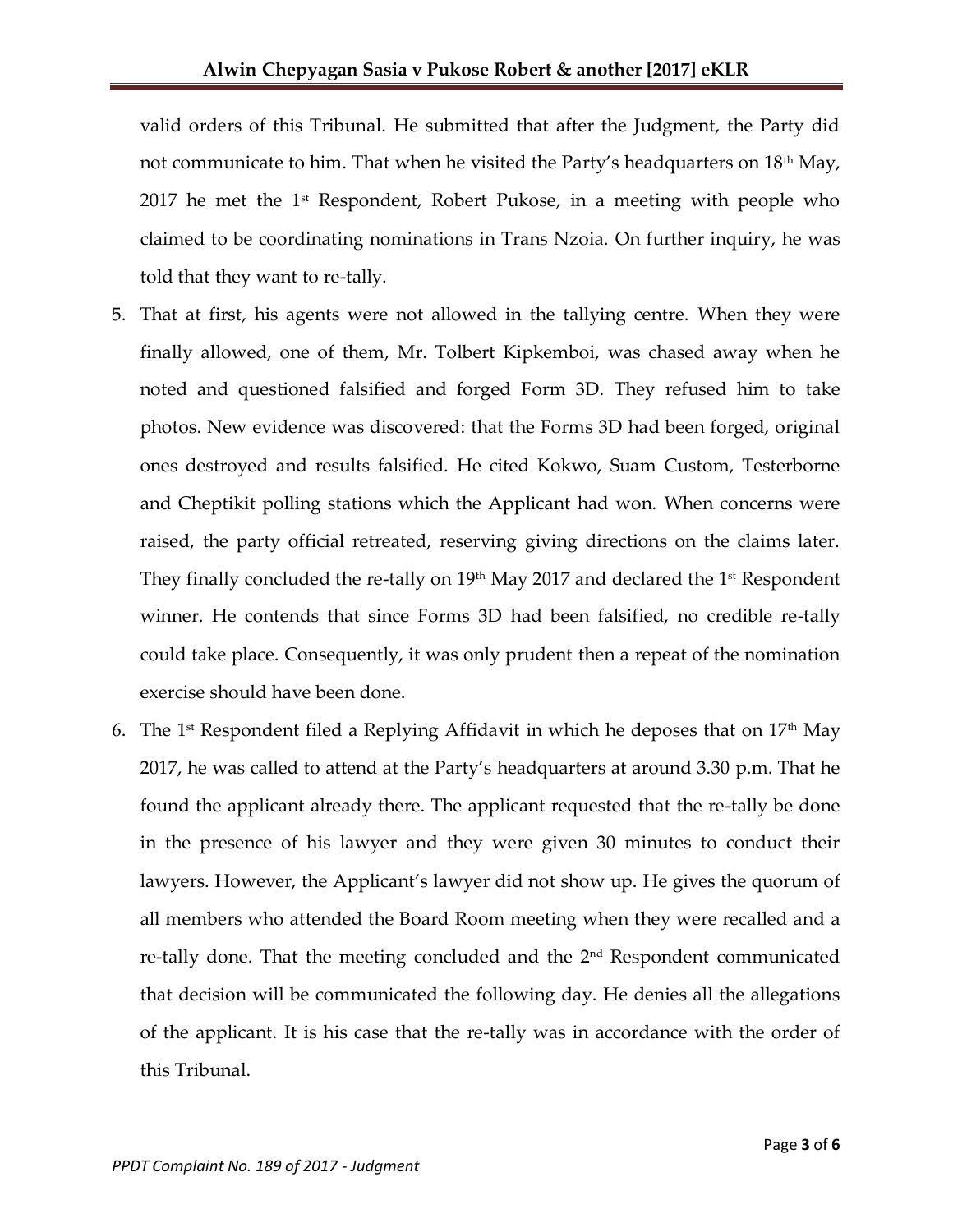- 7. As regards the prayers for contempt, he submits that a re-tally was done within the stipulated 48 hours and all parties were present hence, there is no case for contempt. He cites the case of *Duncan Manuel Murigi vs Kenya Railways Corporation (2008) eKLR*, in submitting that contempt of court is an offence of a criminal character, hence must be satisfactorily proved. He urges that the Applicant is trying to force a fresh nomination through the guise of contempt proceedings. It is also submitted that this matter is *res judicata* as it was finalised and an order made that if re-tally was not possible, then a fresh nomination was to be undertaken. Consequently, it is submitted that as re-tally was done, the matter concluded and the application is an abuse of judicial system.
- 8. The  $2<sup>nd</sup>$ ,  $3<sup>rd</sup>$  and  $4<sup>th</sup>$  Respondents (the Party) filed a Replying Affidavit deposed by Peter Mwangi Kahara, the Director of Elections. He states that the application for contempt is baseless as the order for re-tally was complied with as a re-tally was done within less than 72 hours and the outcome declared. Secondly, that this Tribunal lacks jurisdiction to determine the application for contempt. It is submitted that all parties were called on  $17<sup>th</sup>$  May 2017 and attended a meeting. The meeting ended at 8p.m., and the minutes of the re-tally were prepared the same night and signed. He prays that the application be dismissed.

### *Determination*

9. We have perused the record before us. It is clear that the Applicant's case is that the Respondents did not implement the orders of this Tribunal as ordered on 16<sup>th</sup> May, 2017 and as such they should be held in contempt. As regards the  $1<sup>st</sup>$  Respondent, the Applicant's case is that the process leading to his declaration a winner having been contemptuous, he should not be allowed to benefit from the same hence his nomination certificate should be nullified. In response, the Respondents are unanimous that everything was done in accordance with the order of this Tribunal.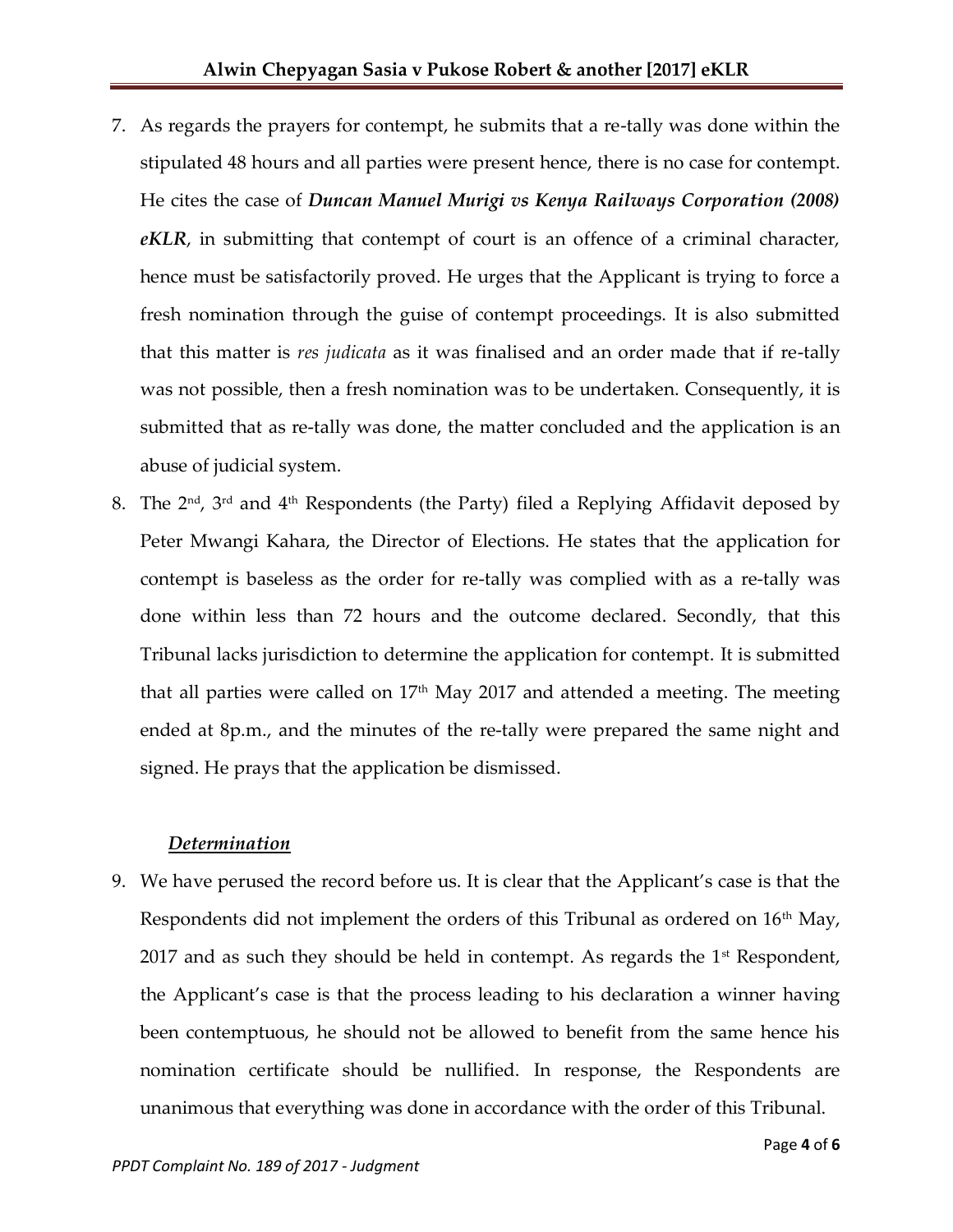- 10. First, the Applicant urges that the Director of Elections be held in contempt. Upon evaluation of the case before us, we find that this matter is not one for contempt. The Respondents did not outrightly disobey this Tribunal's decision. All parties agree that it was 'implemented'. The point of departure is if what was done was in accordance with our directions or contra.
- 11. Upon evaluation of the parties' submissions, we find that in an attempt at implementing this Tribunal's decision, there was a meeting held on  $17<sup>th</sup>$  May, 2017 at the Party's headquarters at Pangani. The Complainant raises concerns that when the tallying process began, they noted some anomalies and cases of forgery of Forms 3D, but when he tried to raise the same, he was shut down. That the meeting adjourned and directed that a verdict on the same was be made later. It would appear this verdict was not given on the same day.
- 12. The  $3<sup>rd</sup>$  Respondent submits that the outcome of the re-tally was announced on the same day at 8pm, being 17th May, 2017. On the contrary, the 1 st Respondent being the person declared winner, says that the decision was made the following day. Why the conflict in the date of declaration of the re-tally? The Applicant says that when the decision was made, he did not know. A re-tally need be concluded and announced in the presence of all parties or their agents. Taken holistically, we find the Applicant's allegations are uncontroverted, especially as regards the legality of the Forms 3D used. The 3rd Respondent does not satisfactory rebut this but only dismisses them.
- 13. The Tribunal has also noted the explanation given and captured in the 'minutes' on the use of 'scenarios' and fails to fathom the implication of such a concept in retallying of results.
- 14. We also find that the plea for *res judicata* does not arise as what the Applicant is simply asking is the enforcement of this Tribunals' orders and not a re-opening of the case on litigated issues.